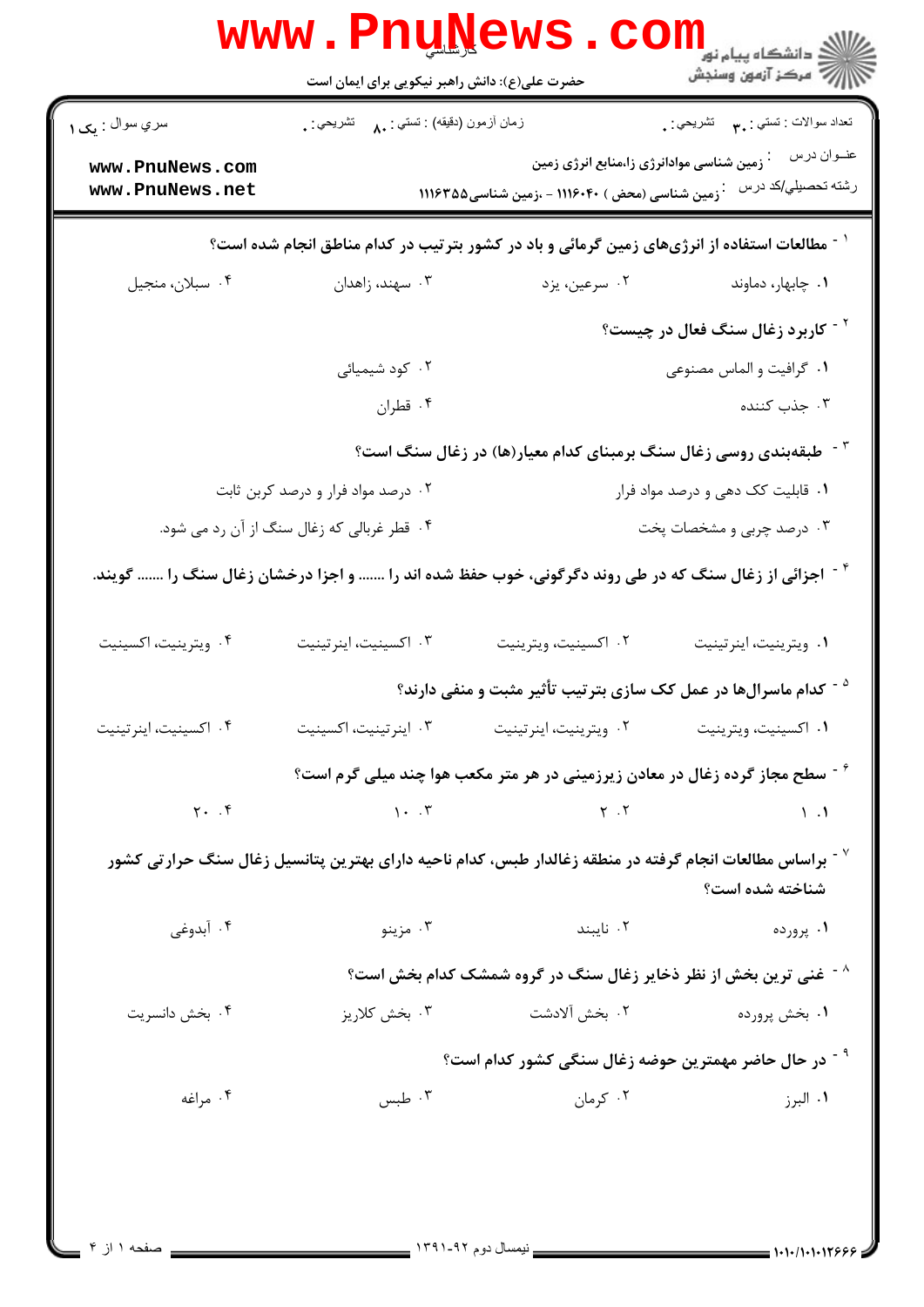| زمان أزمون (دقيقه) : تستى : ٨٠     تشريحي : .<br>تعداد سوالات : تستبي : ٩٠ - تشريحي : .<br>سري سوال : ۱ يک<br>زمین شناسی موادانرژی زا،منابع انرژی زمین<br>www.PnuNews.com<br>www.PnuNews.net<br>۰ زمین شناسی (محض ) ۱۱۱۶۰۴۰ - ،زمین شناسی۱۱۱۶۳۵۵<br>ً ` ` در طی دفن کم عمق، اسیدهای آلی به هومین <u>غیر قابل</u> حل تبدیل می شوند و دفن بیشتر با<br>منجر به تشکیل<br>کروژن میشود؟<br>$C/H$ . افزایش C/O و کاهش<br>$H/C$ . افزايش O/C و افزايش $H/C$<br>$H/C$ و كاهش O/C و كاهش H/C<br>۰۳ کاهش C/O و افزايش C/H<br><sup>۱۱ -</sup> ایجاد یک ساختمان سخت در قیر طبیعی در طی کدام فرآیند انجام میشود؟<br>۰۴ دي مريزاسيون<br>۰۳ ژلاسيون<br>۰۲ خود اکسیداسیون<br>٠١. پليمريزاسيون<br><sup>۱۲ -</sup> کانسارهای اورانیم آتاباسکا و وایومینگ بترتیب از کدام نوع هستند؟<br>۰۱ دگرشیبی، پیشانی حلقوی<br>۰۲ ماسه سنگی، کنگلومرای کوارتزی<br>۰۳ دگرشیبی، رگهای<br>۰۴ ماسه سنگی، دگرشیبی<br>$^{\circ}$ لا - کدامیک از خصوصیات گرانیتهای نوع S نمی باشد $^{\circ}$<br>۰۱ خارج از ورقههای قارهای دیده می شوند.<br>۰۲ در جائی دیده می شوند که گسترش پوسته بعداً شکل گرفته است.<br>۰۳ اغلب با گسلههای کم عمق همراه هستند.<br>۰۴ نام دیگر آنها گرانیتهای ذوبی می باشد.<br><sup>۱۴ -</sup> کانی سازی اورانیوم در شمال جاده تبریز ـ اهر احتمالاً از چه تیپی می باشد؟<br>۰۲ نوع بوهم<br>۰۱ نوع حلقوی<br>۰۴ نوع کنترل رسی<br>۰۳ نوع ايمبري<br><sup>۱۵ -</sup> مقدار شدت تشعشعی که به سطح زمین می رسد،  مقدار ثابت خورشید است؟<br>۰۱ کمتر از<br>۰۳ مساوی با<br>۰۲ بیشتر از<br>۰۴ خیلی بیشتر از<br><sup>۱۶ -</sup> جنس سلولهای خورشیدی چیست؟<br>۰۲ مواد هادی<br>٠١ مواد عايق<br>۰۴ مواد فوق هادی<br>۰۳ مواد نیمه هادی<br>۱ <sup>۷ -</sup> کدامیک جزو سیستمهای مجتمع کننده انرژی خورشیدی <u>نمیباشد</u> ؟<br>۰۲ سیستم بشقابی ـ موتوری<br>۰۱ سیستم سوند حرارتی |               | Www.Pnunews.com |                                   |  |
|---------------------------------------------------------------------------------------------------------------------------------------------------------------------------------------------------------------------------------------------------------------------------------------------------------------------------------------------------------------------------------------------------------------------------------------------------------------------------------------------------------------------------------------------------------------------------------------------------------------------------------------------------------------------------------------------------------------------------------------------------------------------------------------------------------------------------------------------------------------------------------------------------------------------------------------------------------------------------------------------------------------------------------------------------------------------------------------------------------------------------------------------------------------------------------------------------------------------------------------------------------------------------------------------------------------------------------------------------------------------------------------------------------------------------------------------------------------------------------------------------------------------------------------------------------------------------------------------------------------------------------------------------------------------------------------------------------------------------------------|---------------|-----------------|-----------------------------------|--|
|                                                                                                                                                                                                                                                                                                                                                                                                                                                                                                                                                                                                                                                                                                                                                                                                                                                                                                                                                                                                                                                                                                                                                                                                                                                                                                                                                                                                                                                                                                                                                                                                                                                                                                                                       |               |                 |                                   |  |
|                                                                                                                                                                                                                                                                                                                                                                                                                                                                                                                                                                                                                                                                                                                                                                                                                                                                                                                                                                                                                                                                                                                                                                                                                                                                                                                                                                                                                                                                                                                                                                                                                                                                                                                                       |               |                 | عنــوان درس<br>رشته تحصيلي/كد درس |  |
|                                                                                                                                                                                                                                                                                                                                                                                                                                                                                                                                                                                                                                                                                                                                                                                                                                                                                                                                                                                                                                                                                                                                                                                                                                                                                                                                                                                                                                                                                                                                                                                                                                                                                                                                       |               |                 |                                   |  |
|                                                                                                                                                                                                                                                                                                                                                                                                                                                                                                                                                                                                                                                                                                                                                                                                                                                                                                                                                                                                                                                                                                                                                                                                                                                                                                                                                                                                                                                                                                                                                                                                                                                                                                                                       |               |                 |                                   |  |
|                                                                                                                                                                                                                                                                                                                                                                                                                                                                                                                                                                                                                                                                                                                                                                                                                                                                                                                                                                                                                                                                                                                                                                                                                                                                                                                                                                                                                                                                                                                                                                                                                                                                                                                                       |               |                 |                                   |  |
|                                                                                                                                                                                                                                                                                                                                                                                                                                                                                                                                                                                                                                                                                                                                                                                                                                                                                                                                                                                                                                                                                                                                                                                                                                                                                                                                                                                                                                                                                                                                                                                                                                                                                                                                       |               |                 |                                   |  |
|                                                                                                                                                                                                                                                                                                                                                                                                                                                                                                                                                                                                                                                                                                                                                                                                                                                                                                                                                                                                                                                                                                                                                                                                                                                                                                                                                                                                                                                                                                                                                                                                                                                                                                                                       |               |                 |                                   |  |
|                                                                                                                                                                                                                                                                                                                                                                                                                                                                                                                                                                                                                                                                                                                                                                                                                                                                                                                                                                                                                                                                                                                                                                                                                                                                                                                                                                                                                                                                                                                                                                                                                                                                                                                                       |               |                 |                                   |  |
|                                                                                                                                                                                                                                                                                                                                                                                                                                                                                                                                                                                                                                                                                                                                                                                                                                                                                                                                                                                                                                                                                                                                                                                                                                                                                                                                                                                                                                                                                                                                                                                                                                                                                                                                       |               |                 |                                   |  |
|                                                                                                                                                                                                                                                                                                                                                                                                                                                                                                                                                                                                                                                                                                                                                                                                                                                                                                                                                                                                                                                                                                                                                                                                                                                                                                                                                                                                                                                                                                                                                                                                                                                                                                                                       |               |                 |                                   |  |
|                                                                                                                                                                                                                                                                                                                                                                                                                                                                                                                                                                                                                                                                                                                                                                                                                                                                                                                                                                                                                                                                                                                                                                                                                                                                                                                                                                                                                                                                                                                                                                                                                                                                                                                                       |               |                 |                                   |  |
|                                                                                                                                                                                                                                                                                                                                                                                                                                                                                                                                                                                                                                                                                                                                                                                                                                                                                                                                                                                                                                                                                                                                                                                                                                                                                                                                                                                                                                                                                                                                                                                                                                                                                                                                       |               |                 |                                   |  |
|                                                                                                                                                                                                                                                                                                                                                                                                                                                                                                                                                                                                                                                                                                                                                                                                                                                                                                                                                                                                                                                                                                                                                                                                                                                                                                                                                                                                                                                                                                                                                                                                                                                                                                                                       |               |                 |                                   |  |
|                                                                                                                                                                                                                                                                                                                                                                                                                                                                                                                                                                                                                                                                                                                                                                                                                                                                                                                                                                                                                                                                                                                                                                                                                                                                                                                                                                                                                                                                                                                                                                                                                                                                                                                                       |               |                 |                                   |  |
|                                                                                                                                                                                                                                                                                                                                                                                                                                                                                                                                                                                                                                                                                                                                                                                                                                                                                                                                                                                                                                                                                                                                                                                                                                                                                                                                                                                                                                                                                                                                                                                                                                                                                                                                       |               |                 |                                   |  |
|                                                                                                                                                                                                                                                                                                                                                                                                                                                                                                                                                                                                                                                                                                                                                                                                                                                                                                                                                                                                                                                                                                                                                                                                                                                                                                                                                                                                                                                                                                                                                                                                                                                                                                                                       |               |                 |                                   |  |
|                                                                                                                                                                                                                                                                                                                                                                                                                                                                                                                                                                                                                                                                                                                                                                                                                                                                                                                                                                                                                                                                                                                                                                                                                                                                                                                                                                                                                                                                                                                                                                                                                                                                                                                                       |               |                 |                                   |  |
|                                                                                                                                                                                                                                                                                                                                                                                                                                                                                                                                                                                                                                                                                                                                                                                                                                                                                                                                                                                                                                                                                                                                                                                                                                                                                                                                                                                                                                                                                                                                                                                                                                                                                                                                       |               |                 |                                   |  |
|                                                                                                                                                                                                                                                                                                                                                                                                                                                                                                                                                                                                                                                                                                                                                                                                                                                                                                                                                                                                                                                                                                                                                                                                                                                                                                                                                                                                                                                                                                                                                                                                                                                                                                                                       |               |                 |                                   |  |
|                                                                                                                                                                                                                                                                                                                                                                                                                                                                                                                                                                                                                                                                                                                                                                                                                                                                                                                                                                                                                                                                                                                                                                                                                                                                                                                                                                                                                                                                                                                                                                                                                                                                                                                                       |               |                 |                                   |  |
|                                                                                                                                                                                                                                                                                                                                                                                                                                                                                                                                                                                                                                                                                                                                                                                                                                                                                                                                                                                                                                                                                                                                                                                                                                                                                                                                                                                                                                                                                                                                                                                                                                                                                                                                       |               |                 |                                   |  |
|                                                                                                                                                                                                                                                                                                                                                                                                                                                                                                                                                                                                                                                                                                                                                                                                                                                                                                                                                                                                                                                                                                                                                                                                                                                                                                                                                                                                                                                                                                                                                                                                                                                                                                                                       |               |                 |                                   |  |
|                                                                                                                                                                                                                                                                                                                                                                                                                                                                                                                                                                                                                                                                                                                                                                                                                                                                                                                                                                                                                                                                                                                                                                                                                                                                                                                                                                                                                                                                                                                                                                                                                                                                                                                                       |               |                 |                                   |  |
|                                                                                                                                                                                                                                                                                                                                                                                                                                                                                                                                                                                                                                                                                                                                                                                                                                                                                                                                                                                                                                                                                                                                                                                                                                                                                                                                                                                                                                                                                                                                                                                                                                                                                                                                       | ۰۴ سیستم برجی |                 | ۰۳ سیستم صفحات یارابولیک          |  |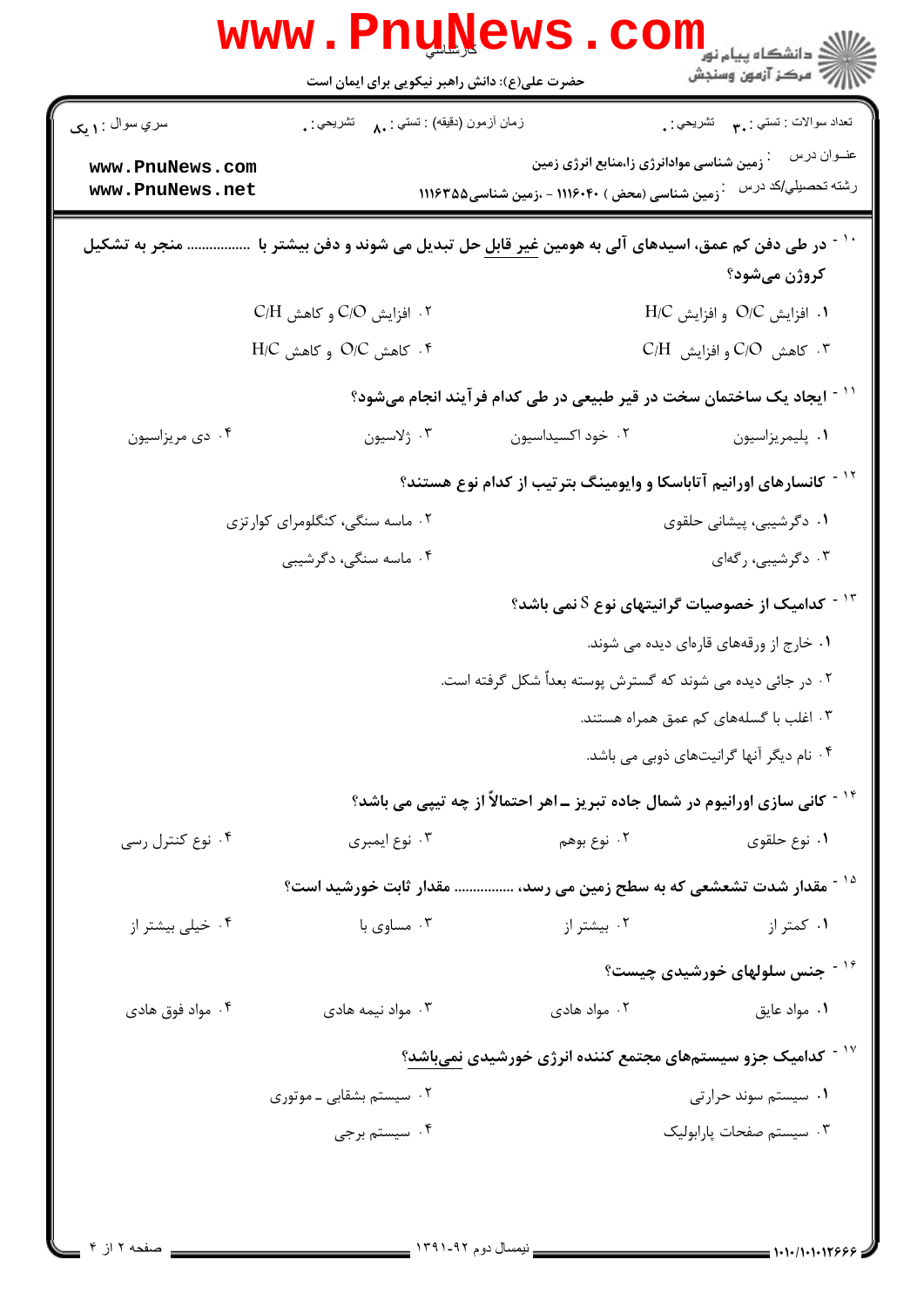|                                    |                                               | <b>WWW.PNUNEWS.COLLE SERVIT AND READER</b>                                                                    |                                                      |
|------------------------------------|-----------------------------------------------|---------------------------------------------------------------------------------------------------------------|------------------------------------------------------|
| سري سوال : <b>۱ يک</b>             | زمان أزمون (دقيقه) : تستى : ٨٠     تشريحي : . |                                                                                                               | تعداد سوالات : تستي : پم       تشريحي : <sub>.</sub> |
| www.PnuNews.com<br>www.PnuNews.net |                                               | زمین شناسی موادانرژی زا،منابع انرژی زمین<br>.<br>وسین شناسی (محض ) ۱۱۱۶۰۴۰ – ،زمین شناسی ۱۱۱۶۳۵۵ $\cdot$      | عنــوان درس<br>رشته تحصيلي/كد درس                    |
|                                    |                                               | <sup>۱۸ -</sup> کدامیک از روشهای ژئوالکتریکی زیر برای کشف نواحی ژئوترمال اهمیت کمتری دارد؟                    |                                                      |
|                                    | ۰۲ ترانزينت الكترومگنتيک                      |                                                                                                               | ٠١. پتانسيل خودزا                                    |
|                                    | ۰۴ مقاومت الكتريكي                            |                                                                                                               | ۰۳ مگنتوتلوریک                                       |
|                                    |                                               | <sup>۱۹ -</sup> منابع زمین گرمائی دارای آنتالپی کم، در کجا یافت می شوند؟                                      |                                                      |
|                                    | ۲. حوضههای آتشفشانی قدیمی                     |                                                                                                               | ۰۱ حوضههای رسوبی عمیق                                |
|                                    | ۰۴ حوضههای آتشفشانی عهد حاضر                  |                                                                                                               | ۰۳ حوضههای رسوبی کم عمق                              |
| ایجاد شده و سن آنها                |                                               | <sup>۲۰ -</sup> سیستمهای زمین گرمائی فشارشی در حوضههای رسوبی عمیق دارای تناوب لایههای                         | عمدتاً دوران  می باشد؟                               |
|                                    | ۰۲ ماسه سنگ و رس، دوران سوم                   | ٠١ كنگلومرا و كربنات، دوران دوم                                                                               |                                                      |
| ۰۴ کنگلومرا و کربنات، دوران سوم    |                                               | ۰۳ ماسه سنگ و رس، دوران دوم                                                                                   |                                                      |
| مرتبط است؟                         |                                               | <sup>۲۱ -</sup> ویژگیهای حرارتی منطقه دارای انرژی ژئوترمال سبلان با ولکانیسم و خروج گدازههائی با ویژگی        |                                                      |
| ۰۴ فقط تولئيتي                     | ۰۳ آلکالن و کالک آلکالن                       | ۰۲ کالکوآلکالن و تولئیتی                                                                                      | ۰۱ آلکالن و تولئیتی                                  |
|                                    |                                               | از بین مناطق مناسب اولویت دار از نظر انرژی ژئوترمال در ایران، کدامیک از مناطق بترتیب دارای وسعت بیشتر و کمتری | هستند؟                                               |
| ۰۴ سبلان، سهند                     | ۰۳ ماکو و خوی، سبلان                          | ۰۲ دماوند، سهند                                                                                               | ۰۱ سهند، سبلان                                       |
|                                    |                                               | <sup>۲۳ -</sup> در بحث انرژی بیوگاز(انرژی حاصل از ضایعات آلی)، کدام گاز بطور عمده آزاد می شود؟                |                                                      |
| ۰۴ بوتان                           | ۰۳ پروپان                                     | ۰۲ اتان                                                                                                       | ۰۱ متان                                              |
|                                    |                                               | <sup>۲۴ -</sup> عامل مضر کلروفلورکربن که باعث تخریب لایه ازون می شود، عمدتاً از چه منبعی منشأ میگیرد؟         |                                                      |
| ۰۴ گاز يخچالها                     | ۰۳ دودکش کارخانجات                            | ٠٢ مدفوع جانوران                                                                                              | ۰۱ حشرهکشها                                          |
|                                    |                                               |                                                                                                               | <sup>۲۵ -</sup> مهمترین گازگلخانه ای کدام است؟       |
| ۰۴ متان                            | ۰۳ دی اکسیدکربن                               | ۰۲ منواکسیدکربن                                                                                               | ۰۱ بخار آب                                           |
|                                    |                                               | <sup>۲۶ -</sup> مهمترین عامل برای ایجاد توازن محیط زیست کدام است؟                                             |                                                      |
| ۰۴ جانوران                         | ۰۳ خاک                                        | ۰۲ آب                                                                                                         | ۰۱ جنگل                                              |
|                                    |                                               |                                                                                                               |                                                      |